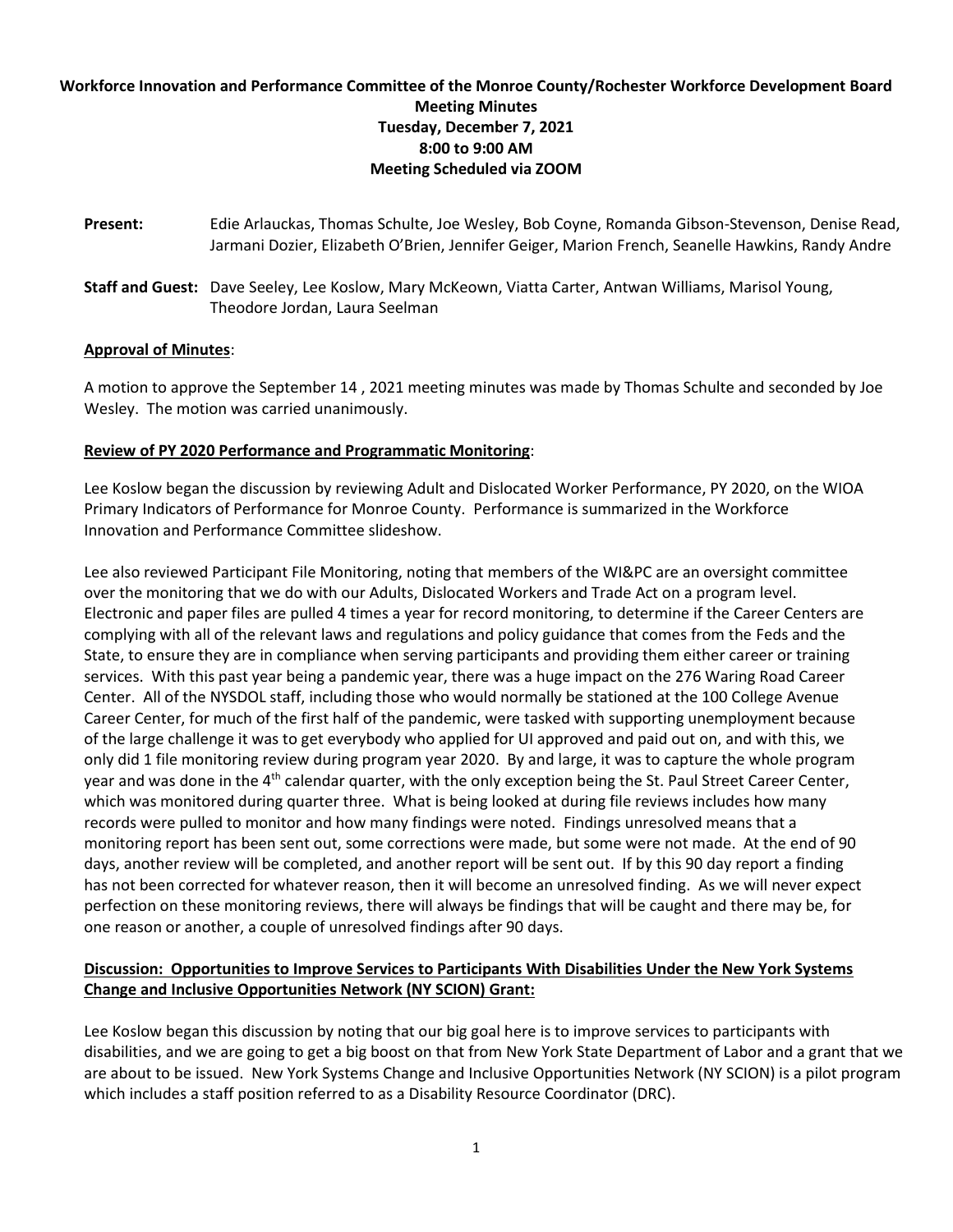In the past, USDOL had awarded 4 rounds of funding under a program called the Disability Employment Initiative, to support these DRCs in different Local Workforce Development Areas (LWDAs) in New York State, and sadly, we were not one of them, so we did not benefit from the DRC all those years. The goal of this initiative was to improve education, training, and employment outcomes for individuals with disabilities. There was a particular focus on individuals who were receiving Social Security Insurance/Social Security Disability Insurance, and to help them, if possible, to earn enough income to transition off of those benefits and become self-sufficient. This year, NYSDOL has announced a 3-year pilot program to fund the expansion of the DRC position to every LWDA in New York State, which will now include us. One of the big features of this program will include an Integrated Response Team (IRT) that will be assembled under the leadership of the Disability Resource Coordinator. The purpose of the IRT will be to advance individuals with disabilities in their chosen education, employment, training, and/or career pathway goal(s). Potential stakeholders of the IRTs include, but are not limited to:

- Vocational Rehabilitation Counselors
- VR Service Providers
- Integrated Employment Specialists
- Independent Living Center Staff
- Job Coaches
- Business Services Representatives
- Businesses
- Veteran Services Staff

WI&PC members may want to start thinking if someone from their organization would be available to be on this team. RochesterWorks! had to put a plan together, which was due November 30<sup>th</sup>, and we did indeed submit the plan for our use of this funding, as we intend to have this position start early January 2022. The position is currently posted on the RochesterWorks! website and the New York State Job Bank. Five different objectives went into our plan for our local effort, which include:

- 1. Strengthen relationships with businesses to increase quality work-based learning and job placement opportunities for individuals with disabilities, ages 18 and older.
- 2. Deliver programmatic accessibility training to one-stop system staff.
- 3. Increase and improve the delivery of skill development, job retention, and career pathway training for individuals with disabilities.
- 4. Convene and coordinate an Integrated Response Team comprised of stakeholders within the disability services community.
- 5. Develop a plan for sustainability of Disability Resource Coordinator services beyond the life of the grant, to include increased revenue from the Ticket to Work Program.

Lee opened the floor for discussion regarding suggestions for tasks that the Disability Resource Coordinator and/or program should take on first and asked if anyone would like to be included or if they have someone available for the Integrated Response Team. Open discussion included the following:

- A decision has not been made yet as to how many members will make up the IRT. The Disability Resource Coordinator will possibly weigh in on that. If a relatively large team is composed, we might have the flexibility then to convene the specific members who would be able to contribute to an individual task, case conference or situation, and pull from that team as needed.
- URMC is working on a similar program, specific to advanced manufacturing and launching in 2022. They could be a good resource for the new Disability Resource Coordinator coming on board.
- This position is intended to serve our Adults 18 years plus. There is some overlap here with our Out-Of-School Youth, who we will be able to work with as well. We will not be able to do anything with In-School Youth.
- Post-secondary or vocational schools could certainly be involved in this team and definitely should be considered.